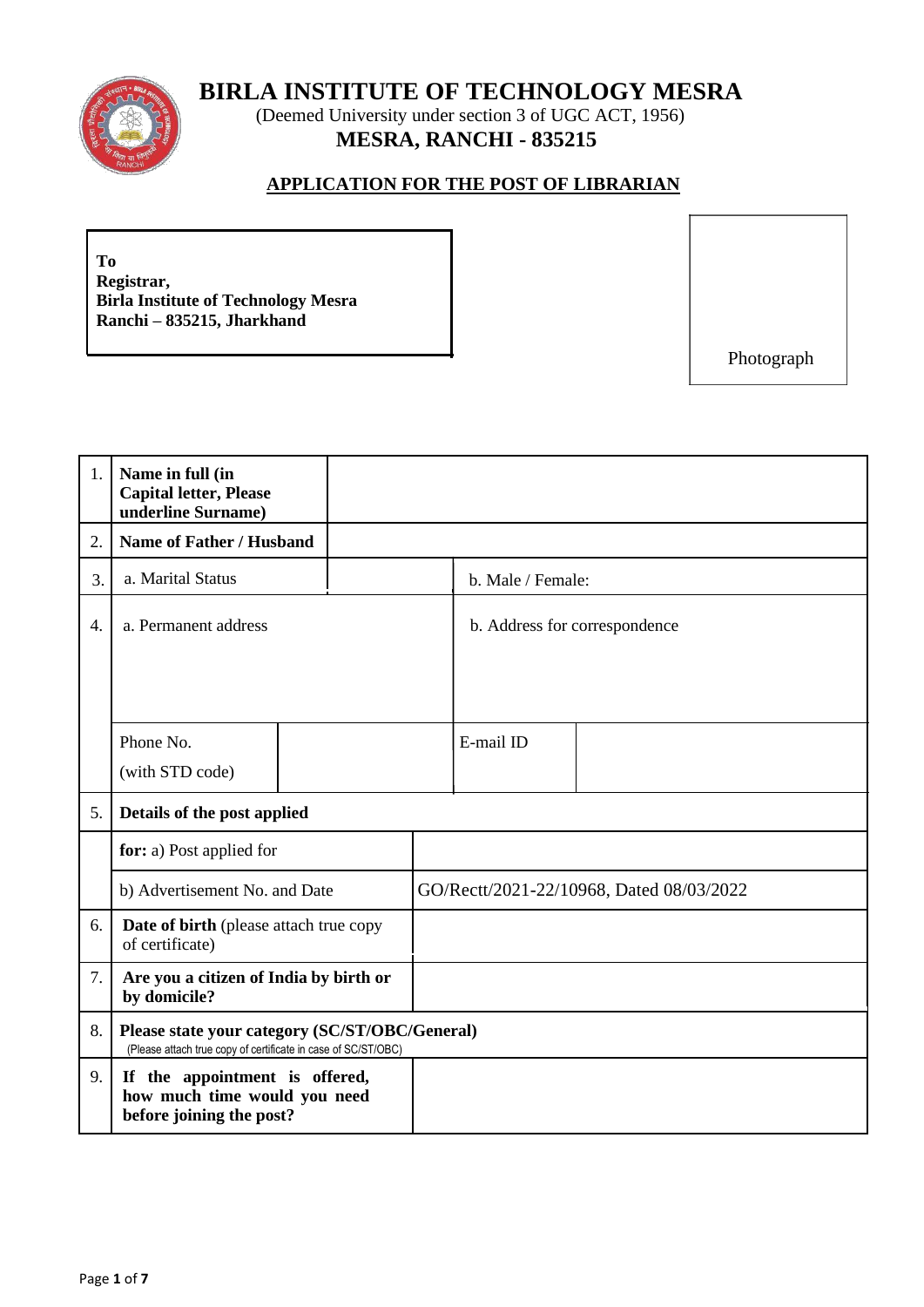10. **Details of educational qualifications:** Please give particulars of all examinations passed and degrees obtained commencing with the High School Leaving Examination (10<sup>th</sup> standard / Matriculation). Please attach duly attested true copies of certificates and mark sheets.

| Sl.<br>No. | <b>School / College / Institute</b> | Date of<br>entry | Date of<br>leaving | <b>Name of the Board</b><br>/ University / Institution | <b>Examination</b><br>/ Degree /<br><b>Diploma</b><br>passed | Distinction/<br>Class /<br><b>Division</b> | <b>Subjects (Please mention Percentage)</b><br>field of specialization,<br>honours, etc, where<br>applicable) | of marks or<br><b>C.P.I.</b> | Year of<br>passing |
|------------|-------------------------------------|------------------|--------------------|--------------------------------------------------------|--------------------------------------------------------------|--------------------------------------------|---------------------------------------------------------------------------------------------------------------|------------------------------|--------------------|
|            |                                     |                  |                    |                                                        |                                                              |                                            |                                                                                                               |                              |                    |
|            |                                     |                  |                    |                                                        |                                                              |                                            |                                                                                                               |                              |                    |
|            |                                     |                  |                    |                                                        |                                                              |                                            |                                                                                                               |                              |                    |
|            |                                     |                  |                    |                                                        |                                                              |                                            |                                                                                                               |                              |                    |
|            |                                     |                  |                    |                                                        |                                                              |                                            |                                                                                                               |                              |                    |
|            |                                     |                  |                    |                                                        |                                                              |                                            |                                                                                                               |                              |                    |

11. **Employment Details:** Please give particulars of your present and past employments in chronological order, starting with the present one (Please attach duly attested true copies)

| Sl.<br>No. | Organisation / Institute | Position held | Nature of duties / work | Date of<br>joining | Date of<br>leaving | Last Pay & Scale<br>of pay | Additional remarks<br>about experience, if<br>any.* |
|------------|--------------------------|---------------|-------------------------|--------------------|--------------------|----------------------------|-----------------------------------------------------|
|            |                          |               |                         |                    |                    |                            |                                                     |
|            |                          |               |                         |                    |                    |                            |                                                     |
|            |                          |               |                         |                    |                    |                            |                                                     |
|            |                          |               |                         |                    |                    |                            |                                                     |
|            |                          |               |                         |                    |                    |                            |                                                     |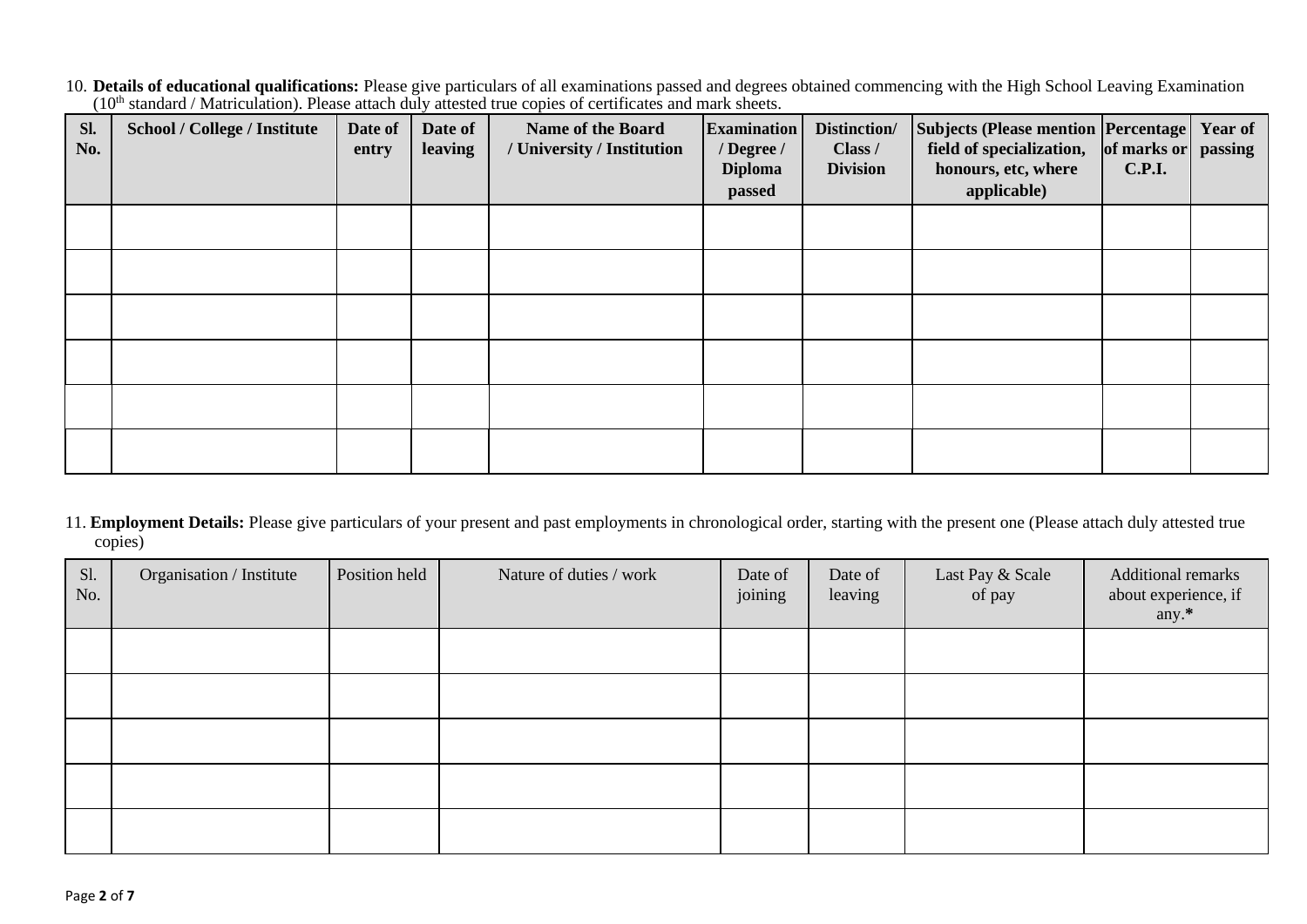| 12. Disciplinary / Vigilance / Criminal<br>proceedings pending, if any? Yes /No                                                                                                                                   |                                  |
|-------------------------------------------------------------------------------------------------------------------------------------------------------------------------------------------------------------------|----------------------------------|
|                                                                                                                                                                                                                   |                                  |
| If yes, provide details                                                                                                                                                                                           |                                  |
| 13. Additional Remarks/information, if<br>any:<br>(Applicants may mention here any special<br>qualifications or experience, e.g. in<br>organisations which have not been<br>included under the heads given above. |                                  |
| Please use separate sheet if required)                                                                                                                                                                            |                                  |
| 14. Name, Designation and Address (along<br>with phone no/ email) of two referees<br>who are acquainted with your work.                                                                                           | 1.<br>2.                         |
|                                                                                                                                                                                                                   |                                  |
| 15. Details of enclosures sent with the<br>application                                                                                                                                                            |                                  |
| 16. Details of Application Fee                                                                                                                                                                                    | Amount_________/ Name of issuing |
|                                                                                                                                                                                                                   |                                  |

# **UNDERTAKING**

I hereby give my undertaking that I have read and accept all the points mentioned under General Terms and Condition of Advertisement (**Advt. No. GO/Rectt/2021-22/10968 dated 08/03/2022**) uploaded on the website i.e. **www.bitmesra.ac.in.**

In case of concealment/suppression of fact(s) detected at any stage in future, my appointment is liable to be cancelled/terminated, as the case may be, without notice.

**Date: \_\_\_\_\_\_\_\_\_\_\_\_\_\_\_\_\_\_\_\_\_\_\_**

**Place: \_\_\_\_\_\_\_\_\_\_\_\_\_\_\_\_\_\_\_\_\_\_\_ Signature of Candidate\_\_\_\_\_\_\_\_\_\_\_\_\_\_\_\_\_\_\_\_\_\_**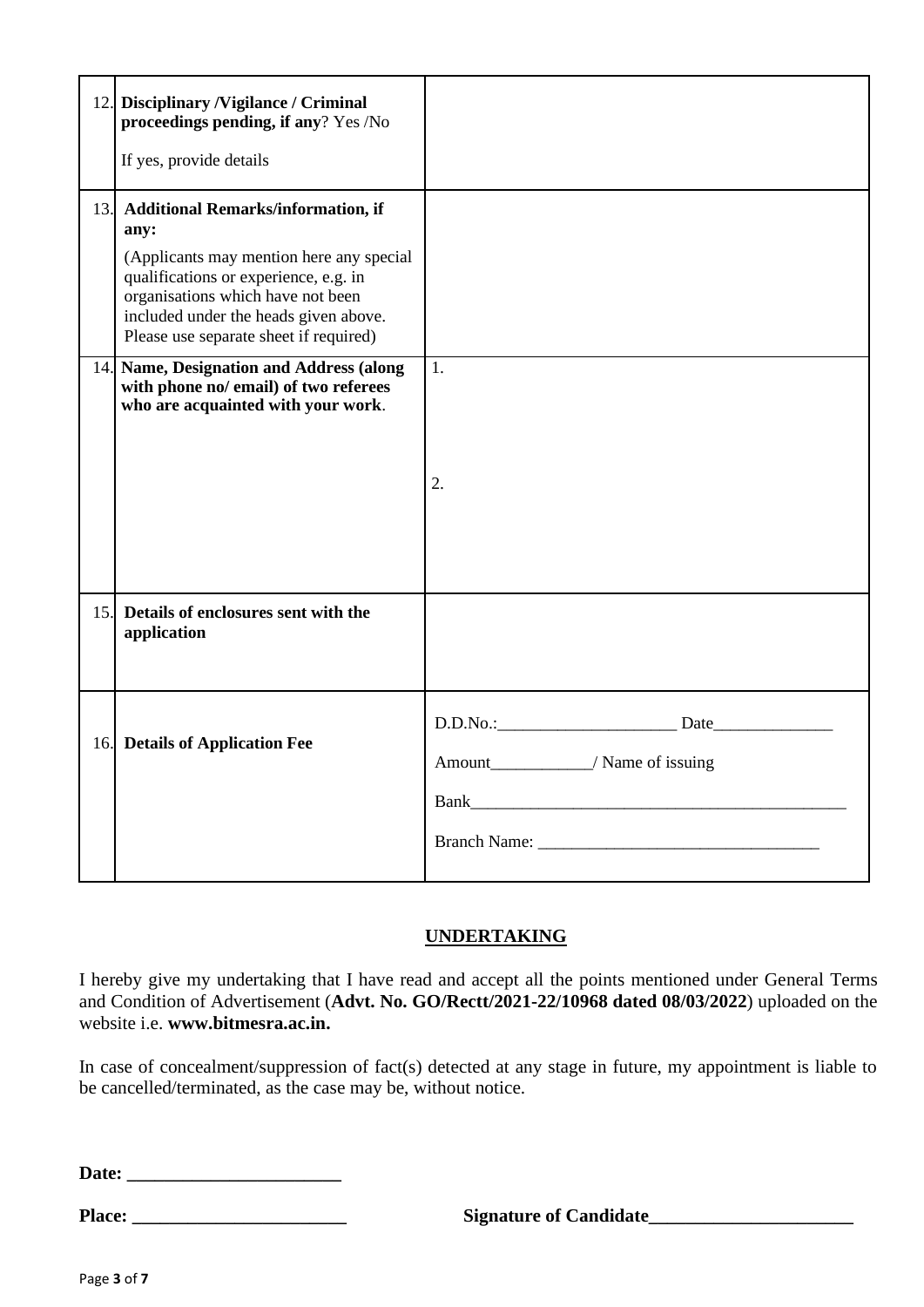#### **ACADEMIC PERFORMANCE INDICATORS (APIs) FOR DIRECT APPOINTMENT OF LIBRARIAN IN THE UNIVERSITY**

#### **CATEGORY- I PROCUREMENT, ORGANIZATION, AND DELIVERY OF KNOWLEDGE AND INFORMATION THROUGH LIBRARY SERVICES**

| SI. NO.                    | <b>NATURE OF ACTIVITY</b>                                                                                                                                                                                                                                                                                                                                                                                                                                                                                 | <b>MAX SCORE</b> | To be filled by the<br>Candidates |
|----------------------------|-----------------------------------------------------------------------------------------------------------------------------------------------------------------------------------------------------------------------------------------------------------------------------------------------------------------------------------------------------------------------------------------------------------------------------------------------------------------------------------------------------------|------------------|-----------------------------------|
| I. A                       | Library resources organization and maintenance<br>of books, journals, reports, Provision of library<br>reader-services, literature retrieval services to<br>researchers and analysis of report; provision of<br>assistance to the departments of<br>University/College with the required inputs for<br>preparing reports, manuals and related documents;<br>Assistance towards updating institutional website<br>with activity related information and for bringing<br>out institutional Newsletters etc. | 40               |                                   |
| I.B                        | ICT and other new technologies application for<br>upgradation of library services such as automation<br>of catalogue, learning resources procurement<br>functions, circulation operations including<br>membership records, serial subscription system,<br>reference and information services, library<br>security (technology based methods such as<br>RFID, CCTV), development of library<br>management tools (software), intranet<br>management.                                                        | 30               |                                   |
| I.C                        | Development, organization and management of<br>e-resources including their accessibility over<br>Intranet/internet, digitization of library resources,<br>e-delivery of information etc.                                                                                                                                                                                                                                                                                                                  | 25               |                                   |
| I. D                       | User, awareness and instruction programmes<br>orientation lectures, users training in the use of<br>library services as e-resources, OPAC, knowledge<br>resources user promotion programmes like<br>organizing book exhibitions, other interactive<br>latest learning resource etc.                                                                                                                                                                                                                       | 20               |                                   |
| I. E                       | Additional services such as extending library<br>facilities on holidays, shelf order maintenance,<br>library user manual, building and extending<br>institutional library facilities to outsides through<br>external membership norms.                                                                                                                                                                                                                                                                    | 10               |                                   |
| <b>Total Score</b>         |                                                                                                                                                                                                                                                                                                                                                                                                                                                                                                           | 125              |                                   |
| Minimum API score required |                                                                                                                                                                                                                                                                                                                                                                                                                                                                                                           | 75               |                                   |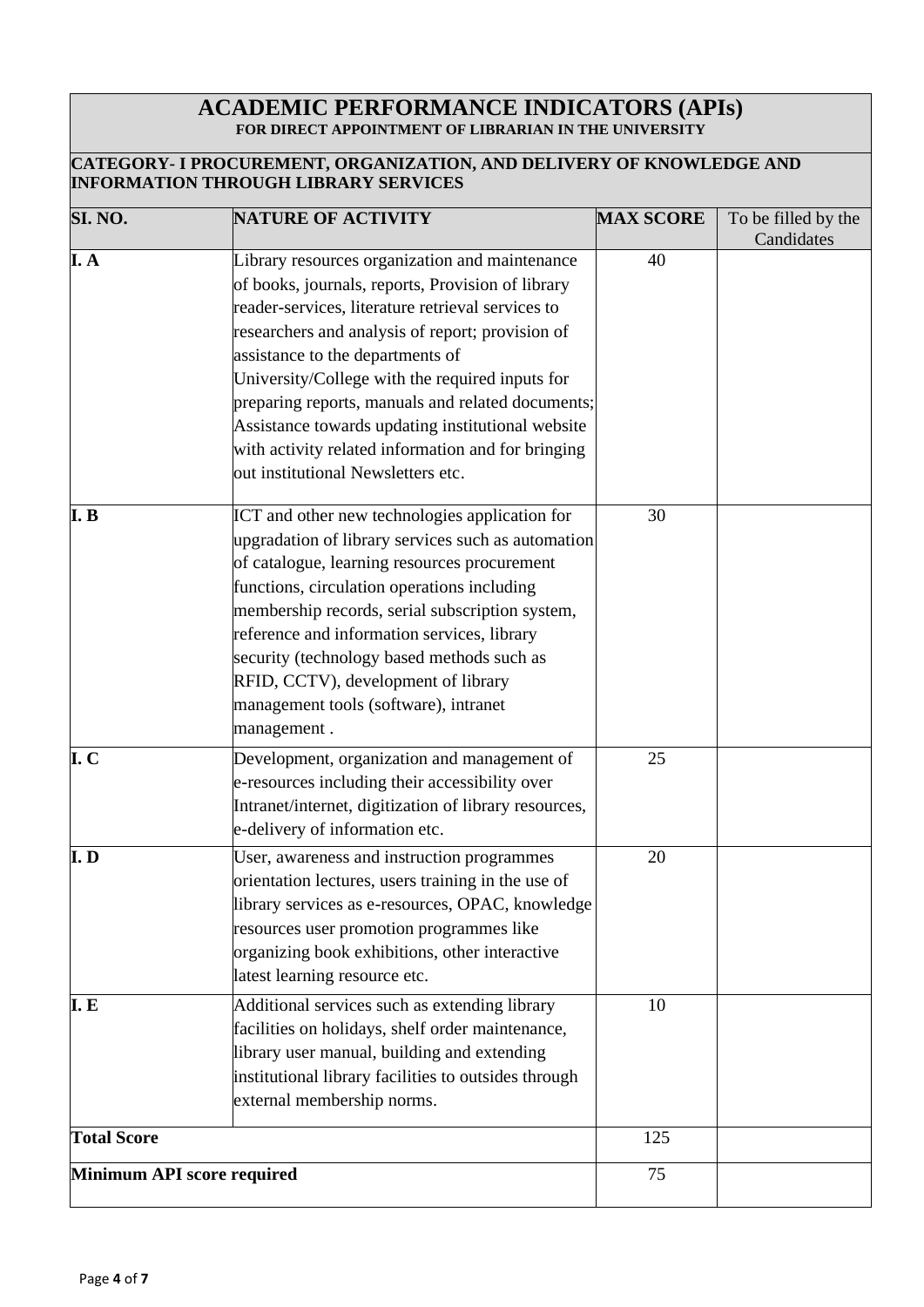### **CATEGORY- II CO-CURRICULAR, EXTENSION AND PROFESSIONAL DEVELOPMENT RELATED ACTIVITIES**

| SI. NO.                                                                | <b>NATURE OF ACTIVITY</b>                                                                                                                                                                                                                                                                      | <b>MAX SCORE</b>                                       | To be filled by the<br>Candidates |
|------------------------------------------------------------------------|------------------------------------------------------------------------------------------------------------------------------------------------------------------------------------------------------------------------------------------------------------------------------------------------|--------------------------------------------------------|-----------------------------------|
| II. A                                                                  | Students related co-curricular, extension and<br>field-based activities (Such Cultural Exchange<br>and Library service programmes (various level<br>of extramural and intramural programmes);<br>extension, library-literary work through<br>different channels.                               | 20                                                     |                                   |
| II. B                                                                  | Contribution to corporate life and management<br>of the library units and institution through<br>participation in library and administrative<br>committees and responsibilities.                                                                                                               | 15                                                     |                                   |
| II. C                                                                  | Professional Development activities (such as<br>participation in seminars, conferences, short<br>term, training e-library training courses,<br>workshop and events talks, lectures,<br>memberships of associations, dissemination<br>and general articles, not<br>covered in Category I above. | 15                                                     |                                   |
| Minimum API score required                                             |                                                                                                                                                                                                                                                                                                | 15                                                     |                                   |
|                                                                        | <b>CATEGORY- III RESEARCH AND ACADEMIC CONTIBUTION</b>                                                                                                                                                                                                                                         |                                                        |                                   |
| III. A                                                                 | Refereed Journals.*                                                                                                                                                                                                                                                                            | 15/ publication                                        |                                   |
| <b>Research Paper</b><br>Publication                                   | Non-refereed but recognized and reputable<br>journals and periodicals, having ISBN/ISSN<br>numbers.                                                                                                                                                                                            | 10/ publication                                        |                                   |
|                                                                        | Conference proceedings as full papers, etc.<br>(Abstracts not to be included)                                                                                                                                                                                                                  | 10/ publication                                        |                                   |
| III. B<br>Research<br>Publications                                     | Text or Reference Books Published by<br>international Publishers with an established<br>peer review system.                                                                                                                                                                                    | 50/ sole author;<br>$10/$ chapter in<br>an edited book |                                   |
| (books, chapters in<br>books, other than<br>refereed journal articles) | Subjects Books by National level publishers/ 25/ sole author;<br>State and Central Govt. Publications with<br>ISBN/ISSN numbers.                                                                                                                                                               | and 5/ chapter<br>in edited books                      |                                   |
|                                                                        | Subject Books by other local publishers with $ 15/$ sole author<br><b>ISBN/ISSN</b> numbers.                                                                                                                                                                                                   | and 3/ chapter<br>in edited books                      |                                   |
|                                                                        | Chapters contributed to edited knowledge-<br>based volumes published by International<br>Publishers.                                                                                                                                                                                           | $10/$ chapter                                          |                                   |
|                                                                        | Chapters in knowledge-based volume by<br>Indian/National level publishers with<br>ISBN/ISSN numbers and with numbers of<br>national and international directories.                                                                                                                             | 5/ chapter                                             |                                   |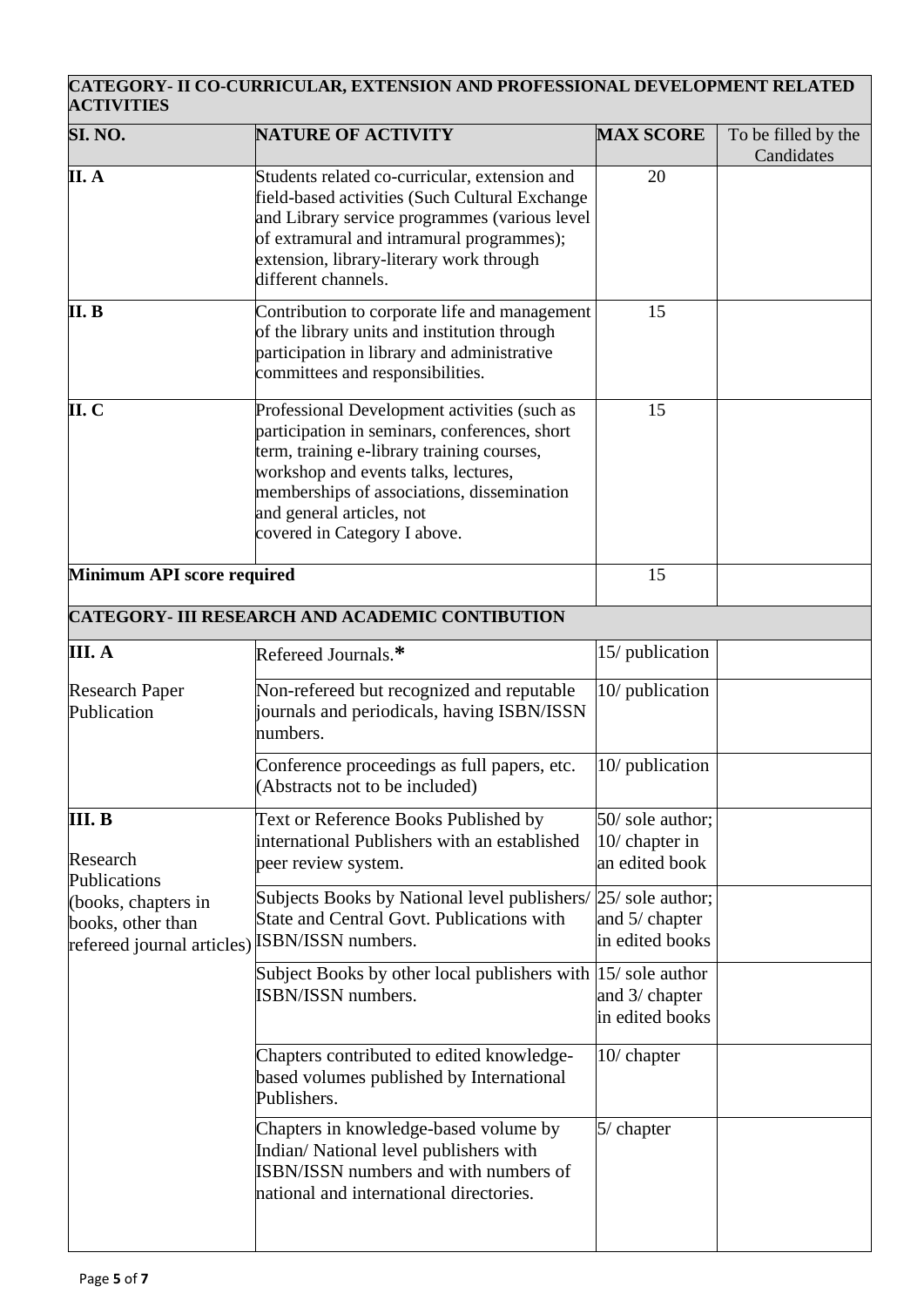| III. C<br><b>Sponsored Projects</b>                                                                | (a) Major Projects amount mobilized with<br>grants above 30.00 lakhs.                              | 20/ each project                                                                          |  |
|----------------------------------------------------------------------------------------------------|----------------------------------------------------------------------------------------------------|-------------------------------------------------------------------------------------------|--|
| carried out/ ongoing                                                                               | (b) Major Projects amount mobilized with<br>grants above 5.00 lakhs up to 30.00 lakhs.             | 15/ each project                                                                          |  |
|                                                                                                    | (c) Minor Projects (Amount mobilized with<br>grants above Rs. $50,000$ up to Rs. $5.00$<br>lakhs). | 10/ each project                                                                          |  |
| III.D<br><b>Consultancy Projects</b><br>carried out/ ongoing                                       | Amount mobilized with minimum of Rs. 10 per every<br>10.00 lakh.                                   | <b>Rs. 10.0 lakhs</b><br>and Rs. $2.0$<br>lakhs,<br>respectively                          |  |
| III. E<br>Completed Projects:<br><b>Quality Evaluation</b>                                         | Completed project Report (Acceptance from<br>funding agency).                                      | 20/ each major<br>project and<br>10/ each minor<br>project                                |  |
| III.F<br>Projects Outcome/<br>outputs                                                              | Patent/Technology transfer/Product/<br>Process.                                                    | 30/each<br>national level<br>output or<br>patent/50/each<br>for<br>international<br>level |  |
|                                                                                                    |                                                                                                    |                                                                                           |  |
| III. G<br>M.Phil.                                                                                  | Degree Awarded only                                                                                | $3/$ each<br>candidate                                                                    |  |
| ШН                                                                                                 | Degree Awarded                                                                                     | $10/$ each<br>candidate                                                                   |  |
| Ph.D.                                                                                              | Thesis submitted                                                                                   | $7/$ each<br>candidate                                                                    |  |
|                                                                                                    |                                                                                                    |                                                                                           |  |
| III. I<br>Refresher courses,<br>Methodology<br>Workshops, Training,<br>Teaching Learning -         | (a) Not less than two weeks duration                                                               | $20/$ each                                                                                |  |
| Evaluation<br>Technologies<br>Programmes, Faculty<br>Development<br>Programmes (Max: 30<br>points) | (b) One-week duration                                                                              | $10/$ each                                                                                |  |